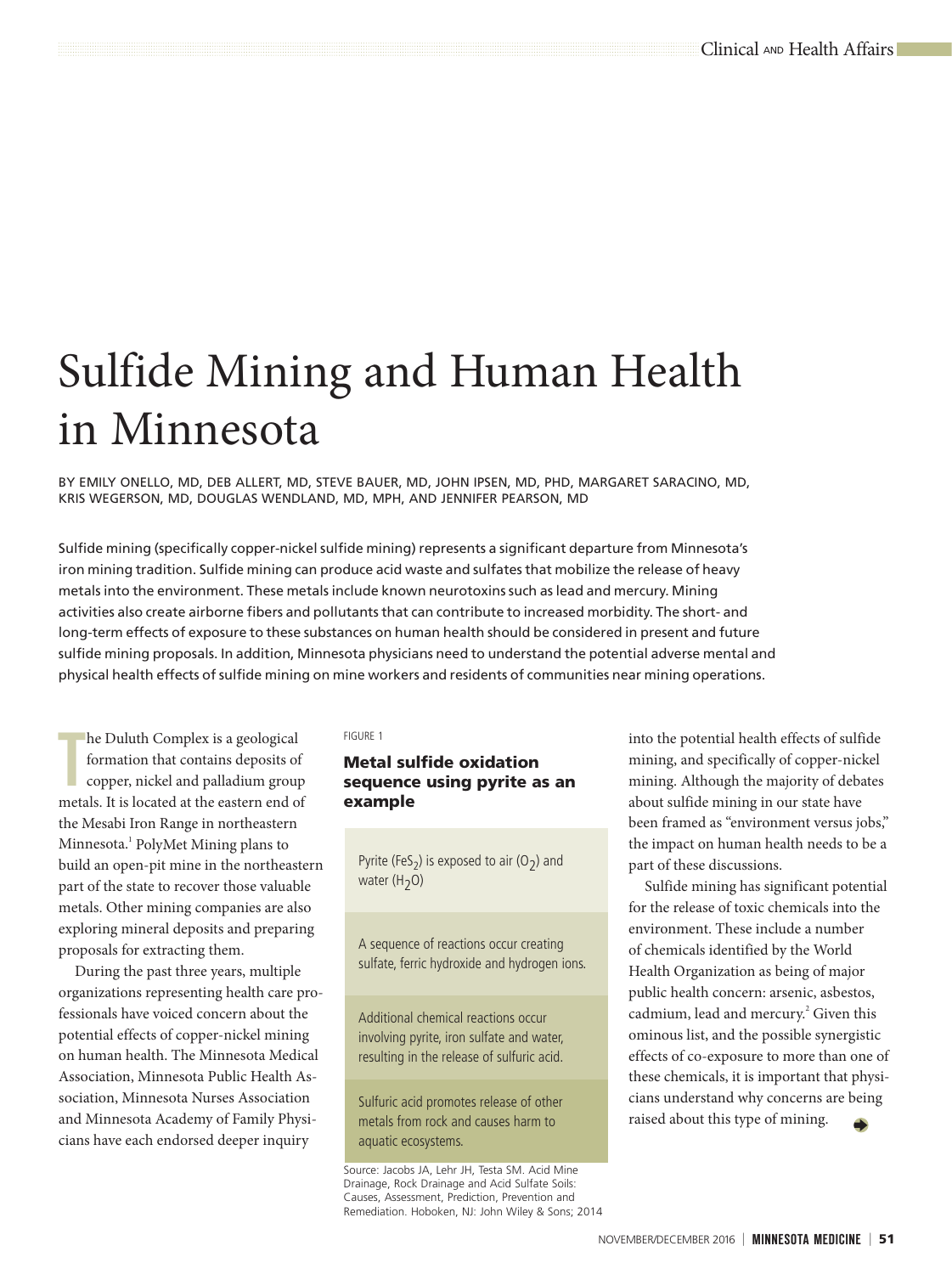# **How Acid Mine Drainage is Generated**

Sulfide mining differs significantly from iron ore (taconite or ferrous) mining because it has the potential to generate acidic pH. Copper and nickel typically are bound to sulfur in rock. Because of this sulfur bond, they are described as sulfide minerals.<sup>3</sup> The chief iron-bearing minerals in iron mining are iron oxides and iron carbonate,<sup>4</sup> neither of which are sulfide minerals. Typical iron ore in Minnesota is relatively poor in sulfide minerals and contains minerals that actually buffer acid generation. Minnesota has not experienced large-scale release of toxic metals from iron mine waste into the environment.

However, both iron and sulfide mining operations do involve the excavation of millions of tons of rock in order to acquire a fractional amount of desired product. The ore is then processed to yield the desired metal. The surface mine site as well as mining wastes (overlying material, waste rock and "tailings"—finegrained materials left over after the metals of interest are extracted) are exposed to moisture and atmospheric oxygen. When the sulfide mineral ore and wastes come into contact with air and water, chemical reactions occur that result in seepage of sulfuric acid, sulfate and toxic metals into surface and ground water. The general concept is as follows:

**Metal sulfide + air + water → Mobilized metal + salts + acid (including sulfuric acid)**

An example of the metal sulfide reaction is outlined in Figure 1. It demonstrates how sulfuric acid is generated in the presence of unearthed sulfide mineral rock.

Copper-nickel ore frequently contains iron sulfide minerals such as pyrite  $(FeS_2)$ , one of the world's most common sulfide

#### FIGURE 2

# Acid mine drainage



Iron hydroxide precipitating in a stream can be seen as the yellow-brownish discoloration sometimes referred to as "ochre" or "yellowboy."

minerals. The atmospheric oxidation of pyrite ultimately results in the release of sulfuric acid.<sup>3</sup> Under certain conditions, ferric iron (Fe $^{3+}$ ) remains soluble in acidic outflows and forms the reddish-orange to yellow ferric hydroxide  $(Fe(OH)_3)$ , a precipitate often recognized as the hallmark of waters containing acid mine drainage<sup>3</sup> (Figure 2).

Aqueous sulfuric acid is released into the surrounding environment and leaches heavy metals from the rock. The release of sulfuric acid and heavy metals into surface and ground water, and eventually into streams and lakes, is called "acid mine drainage." Many of the copper sulfide mines currently operating in the United States are located in the Southwest, a region that receives little rain and snow; thus, communication between surface and groundwater resources is limited. In wetter climates like Minnesota's, surface and shallow groundwater are more vulnerable to the negative effects of sulfide mining.<sup>5</sup>

Ore that contains commercially desired metals often contains other metals including mercury, lead and arsenic, which are similarly bound to sulfur. Studies of the Duluth Complex formation suggest that leachate will likely include copper, nickel, cobalt and zinc.<sup>6</sup>

By understanding the general concept of sulfide mineral oxidation (Figure 1), one can see how toxic metals are mobilized from solid rock into the environment and can generate sulfuric acid.<sup>7</sup> This reaction can result in ongoing leaching of metals from mine ore and waste rock, which can continue for centuries.

## **The Role of Microorganisms**

Microorganisms are critical to acid mine drainage, as they accelerate the release of metals. These include extremophilic, sulfur-oxidizing and iron-oxidizing bacteria and archaea. One model organism is *Acidithiobacillus ferrooxidans*, which has been well-studied in the context of sulfide mining because it catalyzes ferrous iron to ferric iron. The regeneration of ferric iron exponentially increases the rate of breakdown of pyrite and sulfide minerals, increasing acid mine drainage.<sup>3</sup>

Select anaerobic microorganisms carry a gene that allows them to add a methyl group to inorganic mercury to create the most toxic form of mercury, methyl mercury. The environmental conditions that promote mercury methylation are complex and not completely understood, but they often are associated with bacterial sulfate reduction (anaerobic organisms that "breathe" sulfate as an alternative to oxygen).<sup>8</sup> Methylation occurs in the sediments, wetlands, ombrotrophic ("cloud fed") bogs and peat lands that are found in Minnesota's water-rich environment.<sup>9</sup>

Multiple variables affect the methylation reaction that creates methyl mercury including pH, temperature and concentrations of carbon, iron and sulfate. It appears that higher levels of sulfate  $(SO_4^2)$  can enhance the rates of mercury methyla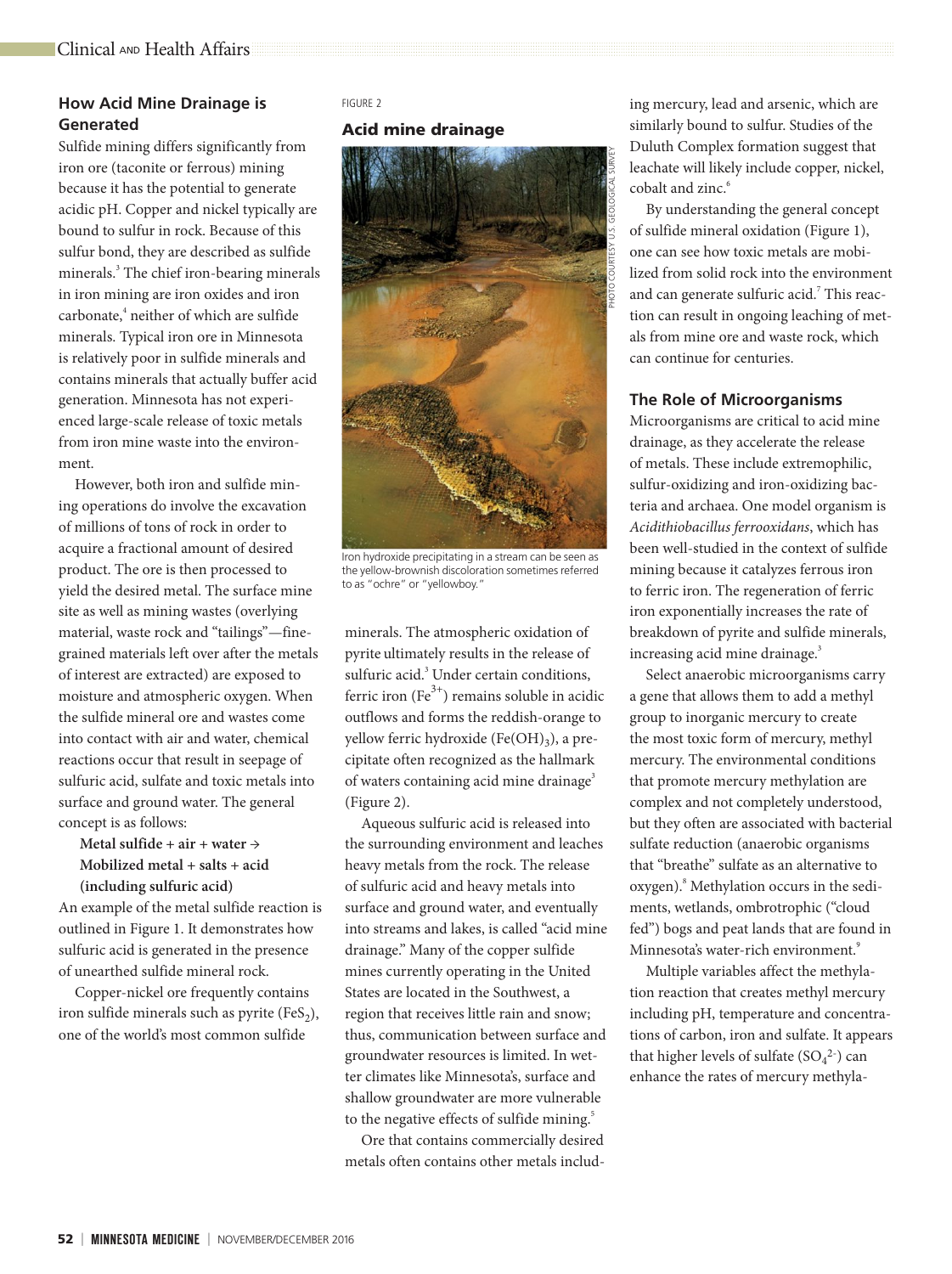tion because they can stimulate bacterial sulfate reduction.<sup>8</sup> Since acid mine drainage includes sulfate, it is important to understand that increases in sulfate can increase the amount of methylated mercury released into the environment, primarily when that sulfate stimulates bacterial sulfate reduction in anoxic environments.

# **Mercury Already an Issue in Minnesota**

Mercury can be found in the air, sediment, water, soil and living organisms. Humans acquire mercury in two ways: by breathing gaseous mercury or ingesting methyl mercury, notably by eating fish and shellfish. Methyl mercury is found throughout fish tissue, including muscle, and is not removed by trimming the fat, avoiding certain parts of fish or using special cooking methods.<sup>10</sup> Figure 3 shows the sequence of events by which release of anthropogenic sulfate can result in increased mercury levels in fish.

Mercury contamination of fish is a significant public health concern in Minnesota because of its neurotoxicity. In 2011, the Minnesota Department of Health found that one out of 10 infants in Minnesota's Lake Superior region were born with unsafe levels of mercury in their blood.<sup>11</sup> Many of Minnesota's northern waters are already legally classified as impaired because of the presence of mercury in fish tissue. This predates any potential mercury increases resulting from acid mine drainage.

Precise predictions of methyl mercury increases that would result from an influx of sulfate caused by mining can be challenging. However, concern is warranted because fishing remains important to Minnesotans,<sup>10</sup> and fish is an important food source for both indigenous and non-indigenous residents. Rural and tribal residents may be at greater risk of mercury exposure than urban or suburban residents because of their higher rates of self-caught fish consumption.<sup>12</sup>

Mercury toxicity as a result of ingesting heavily contaminated fish can result in a range of neuropsychiatric issues including abnormal brain development and sensory distortions (paranoia and hallucinations). The developing brains of fetuses and children can experience the most profound and devastating consequences of exposure to mercury and other heavy metals.

Many illnesses of the brain and central nervous system are categorized as neurodevelopmental disorders. These include attention deficit hyperactivity disorder, learning disorders, autistic spectrum disorders, language disorders and intellectual disabilities. The causes of neurodevelopmental disorders are multifactorial, but the connection to exposures to heavy metals, particularly methyl mercury, is known.<sup>13</sup>

#### FIGURE 3

# Connection between anthropogenic sulfate release and human mercury exposure

Release of sulfate into the environment from anthropogenic source (example: acid mine drainage)

Sulfate reaches wetlands where it can stimulate certain "sulfate-breathing" microorganisms that are capable of converting inorganic mercury to methyl mercury.

Enhanced rates of mercury methylation can occur.

Methylmercury bioaccumulates in aquatic ecosystems, including fish.

Humans consume mercury-contaminated fish.

These conditions cannot be cured, and they come with significant personal, familial and societal costs. A small increase in incidence resulting from increased mercury exposure may result in large costs to society on a population level. $^{14}$  A recent consensus statement by Project TENDR issued a strong call for "recommendations to monitor, assess and reduce exposures to neurotoxic chemicals."15

# **Air Quality Considerations**

The ore complex that contains copper, nickel and precious metals may also contain amphibole fibers. Amphibole fibers are often described as elongated mineral particles (EMPs). EMP fibers are crystals with similarities to asbestos. When ore is mined and processed, EMPs can be released. Currently, EMPs pose an uncertain risk to human health. Because of this uncertainty, longitudinal biomonitoring of people and communities exposed to EMPs is needed.

"Fugitive dust" is a term applied to dust that escapes mining operations. This can include dust that mining trucks generate on the road or dust that escapes as ore is transported in open train cars. Although levels may be difficult to quantify, fugitive dust may have health effects on both mineworkers and residents of nearby communities. Fossil fuel combustion, which is needed to generate electric power for mining, is another source of air pollution, the effects of which need to be considered.

# **Worker Exposures and Concerns**

Safe workplace guidelines are important for people employed in the mining industry. Mine workers require protection from the airborne particulates and dust that are associated with mining operations. Sulfide mining, by virtue of its novel ore composition, presents new environmental safety questions.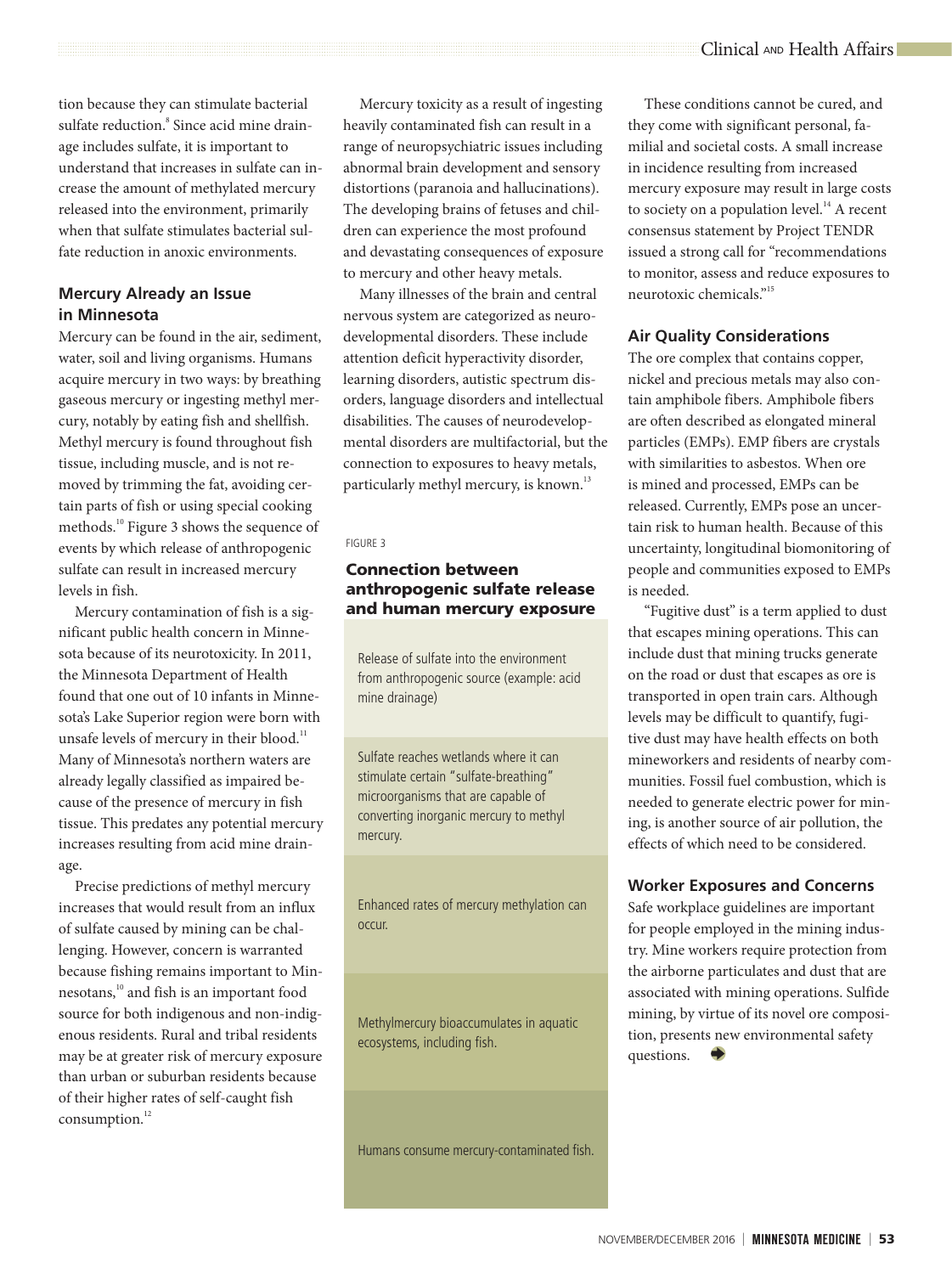The Mine Safety and Health Administration (MSHA) oversees mine safety and releases guidelines for worker protection. MSHA-allowable exposure levels for airborne exposures other than to asbestos are tied to the 1973 American Conference of Governmental Industrial Hygienists (ACGIH) guidelines. The MSHA guidelines do not reflect current science on the health consequences of airborne exposures in mining. The National Institute of Occupational Health and Safety (NIOSH), MSHA and the Occupational Safety and Health Administration (OSHA) have all proposed reduction of the allowable exposure by 50% from the 1973 ACGIH guidelines. In order to better protect Minnesota's miners, the threshold for allowable airborne exposures should be based on more contemporary science. Both NIOSH and ACGIH have published more up-to-date recommendations.<sup>16,17</sup>

OSHA has published models for medical surveillance of workers exposed to a variety of chemical hazards. Because the Duluth Complex rock includes silicates and other minerals, characterization of the potential adverse chemical and mineral exposures for workers using Duluth Complex-derived rock is important. OSHA provides medical surveillance models for nearly 20 compounds; however, no single overarching medical surveillance recommendation exists for sulfide mining. Given the long latency for the appearance of mining-related health effects, establishment of medical surveillance programs should be considered in the planning of the mine project.

#### **Planning for Unanticipated Events**

Proposals for sulfide mining operations must describe how water quality will be preserved, but may not take into account the extent of extreme weather events. In Minnesota, we are experiencing more significant rain events.<sup>18</sup> In June 2012, for example, the northeastern part of the state received 10 inches of rain in 24 hours. Significant rainfall such as this may result in unintended escape of mining wastewater and accompanying toxins.

A 2015 study of tailings storage facility failures centering on those categorized as "serious" or "very serious" determined that such failures have increased over the last 20 years.<sup>19</sup> For example, in 2014, a British Columbia copper and gold mine tailings pond breach spilled over 6 billion gallons of waste and polluted water into the surrounding lakes and watershed. Such events underscore the need to plan for a catastrophic event involving sulfide mines.

Current regulations also require mining companies to provide plans for the closure of an operation; this involves continued water treatment using filters or reverse osmosis systems. Post-closure water treatment can be necessary for centuries. Equipment malfunctions, natural disasters, extended power outages or inadequate funding can create an unintended interruption in water treatment. It is essential to pre-plan in order to prevent such interruptions from contaminating ground and surface water and the human water supply.

# **Current Regulation and What is Needed**

In 1969, the federal government enacted the National Environmental Policy Act, which directs all federal agencies to take into account the health impacts of all federal actions "significantly affecting the quality of the human environment."<sup>20</sup> The Minnesota Environmental Policy Act of 1973 directs "all department and agencies of the state government to … undertake, contract for or fund such research as is needed in order to determine and clarify effects by known or suspected pollutants which may be detrimental to human health."<sup>21</sup>

With these laws in mind, physicians might assume existing regulations will protect human health. The current mandated evaluations of mining proposals do address air and water quality impacts and toxin discharges. Yet the laws do not require a comprehensive, long-range examination of potential effects on health. For example, environmental reviews may scientifically model the amount of mercury that may be released into surface and ground water, but they do not answer questions about the potential effects on human health of that mercury as it accumulates in food sources.

The short- and long-term effects on human health should be considered in present and future sulfide mining proposals. Both the EPA's Health Risk Assessment (HRA) and Health Impact Assessment (HIA) can be used for this kind of evaluation. The HRA estimates the nature and probability of adverse health effects in humans who may be exposed to chemicals in contaminated environments now and in the future.<sup>22</sup> The HIA focuses on "health consequences of decisions upstream from health"<sup>23</sup> and can be defined as "a systematic process that uses an array of data sources and analytic methods and considers input from stakeholders to determine the potential effects of a proposed policy, plan, program or project on the health of a population and the distribution of those effects within the population." The HIA provides recommendations on monitoring and managing those effects.<sup>24</sup> Incorporating an HRA and an HIA into the environmental review for a proposed sulfide mining project could enable a more informed, integrated and meaningful discussion of human health concerns.

## **Conclusion**

Sulfide ore mining presents a significant departure from the traditional iron ore mining done in Minnesota. Because of our state's water-rich environment and